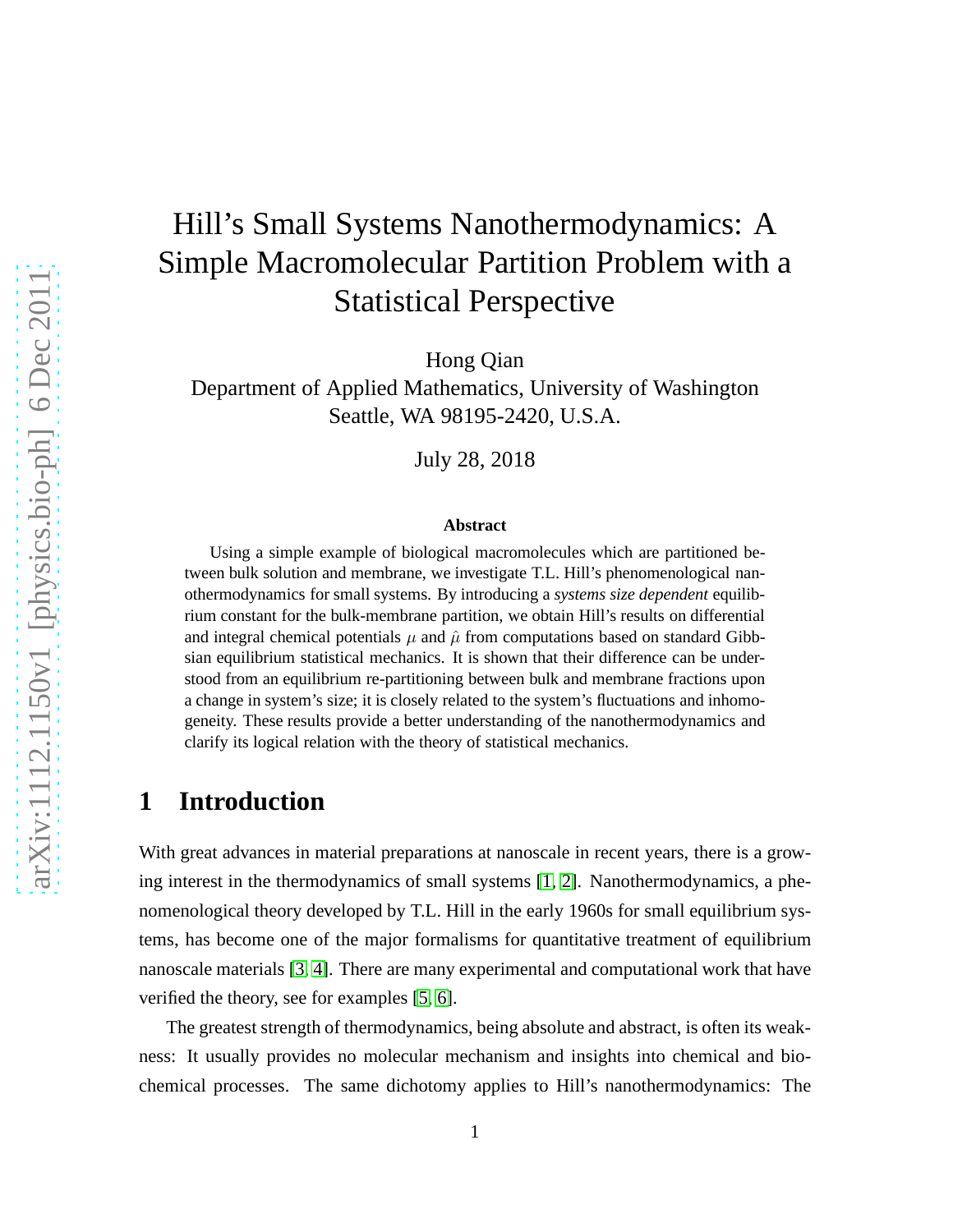key concept in the theory is a difference between *differential* and an *integral* froms of many non-extensive thermodynamic quantities due to smallness of a system. For example, since Gibbs free energy  $G(N, p, T)$  is not linearly proportional to the systems size N,  $\mu = \partial G/\partial N$  and  $\hat{\mu} = G/N$  are different. The difference is intuitively understood: It is due to contributions such as surface effect.

In biophysical chemistry, biological macromolecules are often treated as having discrete conformational states, and interaction with ligands as stoichiometric binding. While this approach is only an approximation, it often provides much more powerful intuitive understanding of the physical processes that underly molecular thermodynamics. A case in point is J.A. Schellman's theory of three-component system with mixed solvents [\[7\]](#page-7-6). While a thorough treatment of this problem involves perferential interaction coefficients, discrete stoichiometric binding model has provided greater intuition [\[8\]](#page-7-7).<sup>[1](#page-1-0)</sup>

The fundamental premises of a *small system* is that its thermodynamic properties are not strictly proportional to the system's size [\[4\]](#page-7-3). A system's size, however, can be represented by several different quantities: The number of molecules  $N$  in a system; the volume  $V$  of a system, or the total energy  $E$  of a system. In chemistry and biochemistry, concentration  $x = N/V$  is a widely used intensive quantity. We shall refer to system's size in term of its volume in the rest of the paper. In terms of  $V$ , the Helmholtz free energy  $F$  of a three-dimensional small system could have the form

$$
F = Vf(x,T) + a(x,T)V^{2/3} + b(x,T)\ln V + \cdots,
$$
\n(1)

where the term in  $V^{2/3}$  is associated with a surface energy.

In the present work, we first consider the following simple problem:  $N$  non-interactive macromolecule M are in a system which consists of bulk solution and membrane. (One could think of a vesicle with lipid membrane.) Each M molecule has three discrete conformational states: 0, 1 in the bulk and 2 on the membrane. We assume the equilibrium constant between states 0 and 1 is  $K_1$  and between states 0 and 2 is  $K_2$ .  $K_1 = p_1/p_0$  and  $K_2 = p_2/p_0$  where  $p_i$  is the probability of an M being in state i in equilibrium.  $K_1$  is independent of amount of membrane in the system; but  $K_2$  is critically dependent on the ratio of membrane surface  $S$  to bulk volume  $V$ , thus the system's size. Assuming simple geometry with surface to volume ratio  $S/V = V^{-1/3}$  and homogeneity in both bulk and

<span id="page-1-0"></span> $<sup>1</sup>A$  difference between differential and integral forms of macromolecular interaction also appears in the</sup> theory of binding: Thermodynamic binding can go to zero while molecular interaction is the strongest [\[9\]](#page-7-8).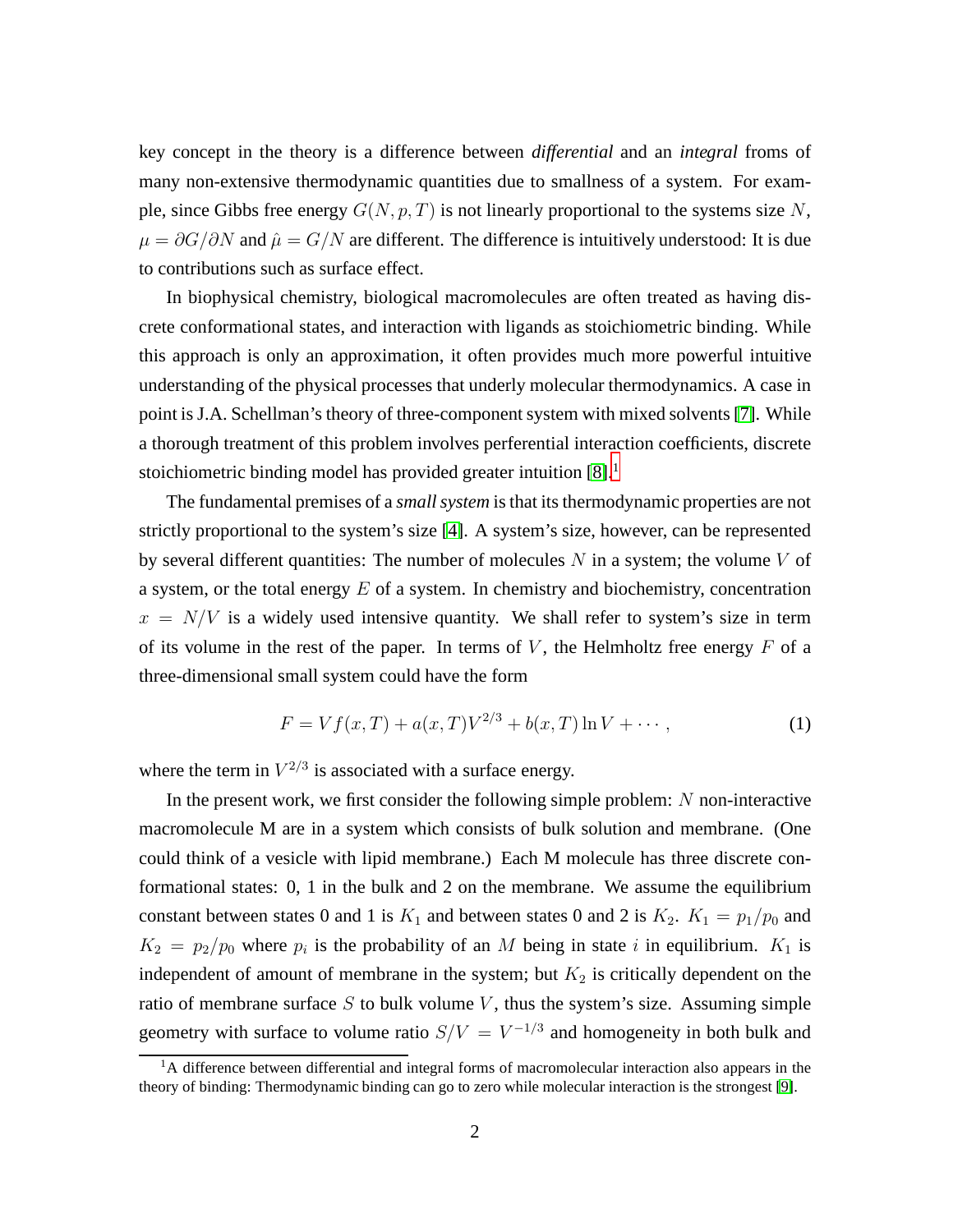membrane phases, it is reasonable to assume that  $K_2(V) \propto V^{-1/3}$ . Thus the equilibrium partition function for a single M molecule, with the state 0 as the refererence state:

<span id="page-2-0"></span>
$$
Z_1 = 1 + K_1 + K_2(V) \to 1 + K_1
$$
 (2)

in the limit of  $V \to \infty$ . The simple example can be easily generalized to more general macromolecular partition problem, and a key formula relating  $\mu$  and  $\hat{\mu}$  first appeared in [\[4\]](#page-7-3), will be derived.

A few remarks on Eq. [\(2\)](#page-2-0) are in order: (i)  $Z_1$  looks like a binding polynomial, but it is actually independent of the concentration of the M. This is because we have assumed that the N macromolecules are non-interactive. Hence,  $Z_1$  is the "partition function" of a single M molecule. The partition function for the whole system is  $Z_N = Z_1^N$ .

(ii)  $K_2(V) = p_2/p_0$  as a function of V is itself a complex problem in general. For our simple model, we shall completely neglect surface free energy of the membrane. Furthermore, if one treats macromolecule-membrane association as simple Langmuir absorption, with  $N(p_0 + p_1)/V$  and  $Np_2/S$  being the concentrations of the M in bulk and on membrane. Then one obtains  $p_2/(p_0 + p_1) \propto S/V$ . Since  $(p_0 + p_1) = (1 + K_1)p_0$ , one has  $p_2/p_0 \propto S/V \sim V^{-1/3}$ . For the present analysis, the key is that  $K_2(V)$  is a function of V. The result in Eq. [\(6\)](#page-3-0) given below does not depend on a specific functional form of  $K_2(V)$ .

The novel idea of the present work is to introduce the *systems size dependent* equilibrium constant(s), (i.e., more generally potential of mean force or conditional free energy). It is shown that if one starts with a mechanistic based statistical approach, following Gibbs, to small systems, then the small systems nanothermodynamics naturally emerges.

One of the salient features of Hill's nanothermodynamics is its *ensemble dependence*: When a systems boundary becomes significant, how a statistical thermodynamic system is maintained at the boundary matters. In the past, dependence upon details of an ensemble at its boundary leads to the phenomenon of *entropy-enthalpy compensation* [\[10,](#page-8-0) [11\]](#page-8-1), which can be understood from relaxing certain internal constraints. In Sec. [3.1](#page-4-0) we show that this perspective is also fruitful in understanding the difference between differential and integral chemical potentials  $\mu$  and  $\hat{\mu}$ .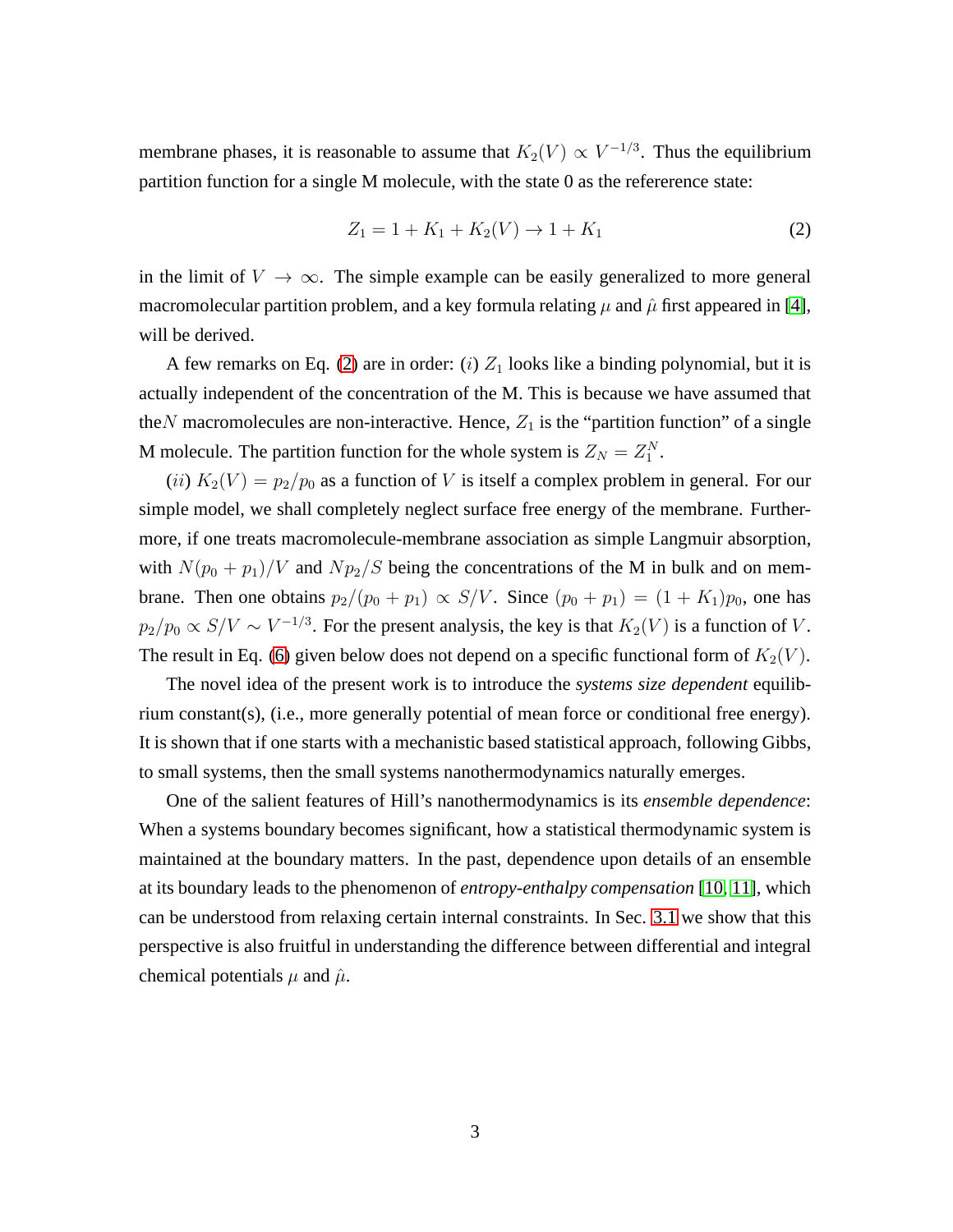## **2 Bulk-Membrane Partition: A Simple Example**

We now consider a simple system in which there are  $N$  non-interactive macromolecle M. Each M has three distinct states: states 0 and 1 are in bulk solution and state 2 is associated with membrane. It is clear that the ratio between total membrane to total bulk volume is a function of the systems size V: Thus by simple geometric consideration  $K_2(V)$  is volume dependent. The partition function for the small system with constant pressure  $p$ and temperature  $T$  is:

<span id="page-3-3"></span>
$$
Z(N, p, T) = (1 + K_1 + K_2(V))^N,
$$
\n(3)

in which  $V = V(N, p, T)$  is a function of  $N$ .<sup>[2](#page-3-1)</sup> Therefore,

<span id="page-3-0"></span>
$$
G(N, p, T) = -k_B T \ln Z(N, p, T), \qquad (4)
$$

$$
\hat{\mu}(N, p, T) = \frac{G(N, p, T)}{N} = -k_B T \ln(1 + K_1 + K_2), \qquad (5)
$$

$$
\mu(N, p, T) = \frac{\partial G(N, p, T)}{\partial N} = \hat{\mu} - \frac{k_B T K_2 \left(\frac{\partial \ln K_2}{\partial \ln N}\right)_{p, T}}{1 + K_1 + K_2},\tag{6}
$$

where  $\hat{\mu}$  and  $\mu$  are integral and differential chemcial potentials introduced by Hill [\[4\]](#page-7-3). In the last term of Eq. [\(6\)](#page-3-0),  $(\partial \ln K_2 / \partial \ln N)$  is an intensive quantity,  $K_2 \propto V^{-1/3}$  and  $1 + K_1 + K_2 \rightarrow 1 + K_1$ . Hence it is on the order of  $K^{-1/3}$ . Thus,  $\mu$  and  $\hat{\mu}$  are the same for a macroscopic system when  $G(N, p, T)$  asymptotically becomes an "extensive" quantity:  $G \propto N$ .

Eq. [\(6\)](#page-3-0) can be easily generalized into

<span id="page-3-2"></span>
$$
\mu(N, p, T) - \hat{\mu}(N, p, T) = \left\langle \left( \frac{\partial \mu_i^o(N, p, T)}{\partial \ln N} \right)_{p, T} \right\rangle = \left( \frac{\partial \hat{\mu}(N, p, T)}{\partial \ln N} \right)_{p, T}, \quad (7)
$$

where

$$
\mu_i^o(N, p.T) = -k_B T \ln K_i(N, p, T) \tag{8}
$$

and the average  $\langle \cdots \rangle$  is performed with respect to  $i = 0, 1, 2$ . Eq. [\(7\)](#page-3-2) clearly shows why and how the small systems thermodynamics depends on the nature of ensemble; and why the difference  $\mu$  and  $\hat{\mu}$  will be ensemble specific. Eq. [\(7\)](#page-3-2) agrees with what obtained by Hill ([\[4\]](#page-7-3), Part I, p. 30, Eq. 2-12):

$$
\mu - \hat{\mu} = \left(\frac{\partial \hat{\mu}}{\partial \ln N}\right)_{p,T}.
$$
\n(9)

<span id="page-3-1"></span><sup>&</sup>lt;sup>2</sup>Mathematically more rigorous, one needs to solve the problem with self-consistency among Eqs. [\(3\)](#page-3-3), [\(4\)](#page-3-0) and:  $V(N, p, T) = (\partial G/\partial p)_{N,T}$ .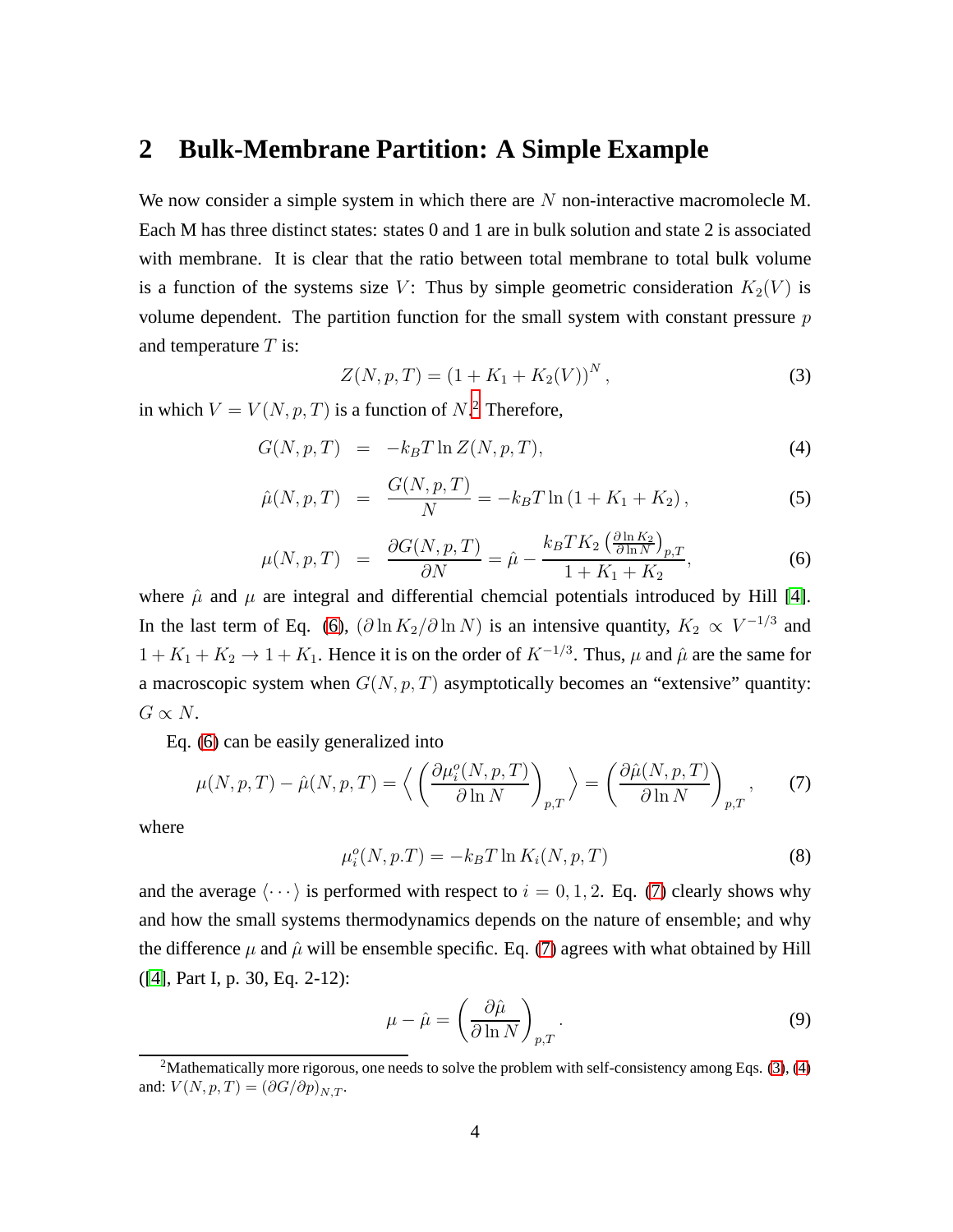## <span id="page-4-0"></span>**3 Thermodynamic Hierarchy and Nanothermodynamics**

#### **3.1 Perturbation and relaxation in thermodynamic systems**

The chemical potential  $\mu$  is the increment in free energy of a system when its number of molecules increased by 1 [\[12\]](#page-8-2). Therefore, it can be considered as a *perturbation* to the thermodynamic system. The idea advanced in [\[10\]](#page-8-0), originally proposed by A. Ben-Naim [\[13\]](#page-8-3), is to view the response of a thermodynamic system to a perturbation as two parts:

(i) Constraining the distribution among all the populations un-changed, what is the increase in free energy of the system due to the perturbation?

 $(ii)$  Inevitably, however, the perturbation will cause a shift (i.e., re-distribution, repartitioning) in the equilibrium among the populations. There is an additional free energy change associated with this re-organization process.

This perturbation-relaxation view of thermodynamics of complex systems yielded a possible explanation for the so-called "entropy-enthalpy compensation" phenomena [\[13,](#page-8-3) [10,](#page-8-0) [11\]](#page-8-1): Note that the chemical potentials for all the subcomponents,  $\mu_j$ , of an equilibrium system have to be the same. Thus, the free energy change associated with  $(ii)$  is essentially zero if the perturbation is infinitesimal. In contrast, the corresponding entropy and enthalpy of the subcomponents,  $s_j$  and  $h_j$  ( $h_j - Ts_j = \mu_j$ ), can be very different. Thus, a large contributions to entropy and enthalpy from the process in  $(ii)$  are expected.<sup>[3](#page-4-1)</sup>

Applying the same idea to thermodynamics of our simple example, a perturbation leads to a shift in equilibrium between the "bulk" and "membrane" fractions. More specifically, introducing an additional M molecule causes a change in the system's volume  $V$  under isobaric (i.e., constant p) condition. This change in V is global: It causes the change of  $K_2$ for each and every molecule M in the system.

#### **3.2 Spatial inhomogeneity**

"Size" is a geometric concept. The unique feature of nanothermodynamics of small systems is *spatial inhomogeneity* that partitions the particles in a system into different populations whose proportions scale differently with systems size. In Hill's theory, this partition is

<span id="page-4-1"></span> $3$ Both steps in this gedankenexperiment are carried out under an isothermal condition. They can not be realized in a laboratory. They are different from the adiabatic (isoentropic) and isothermal processes in the derivation of the fundamental equation of thermodynamics.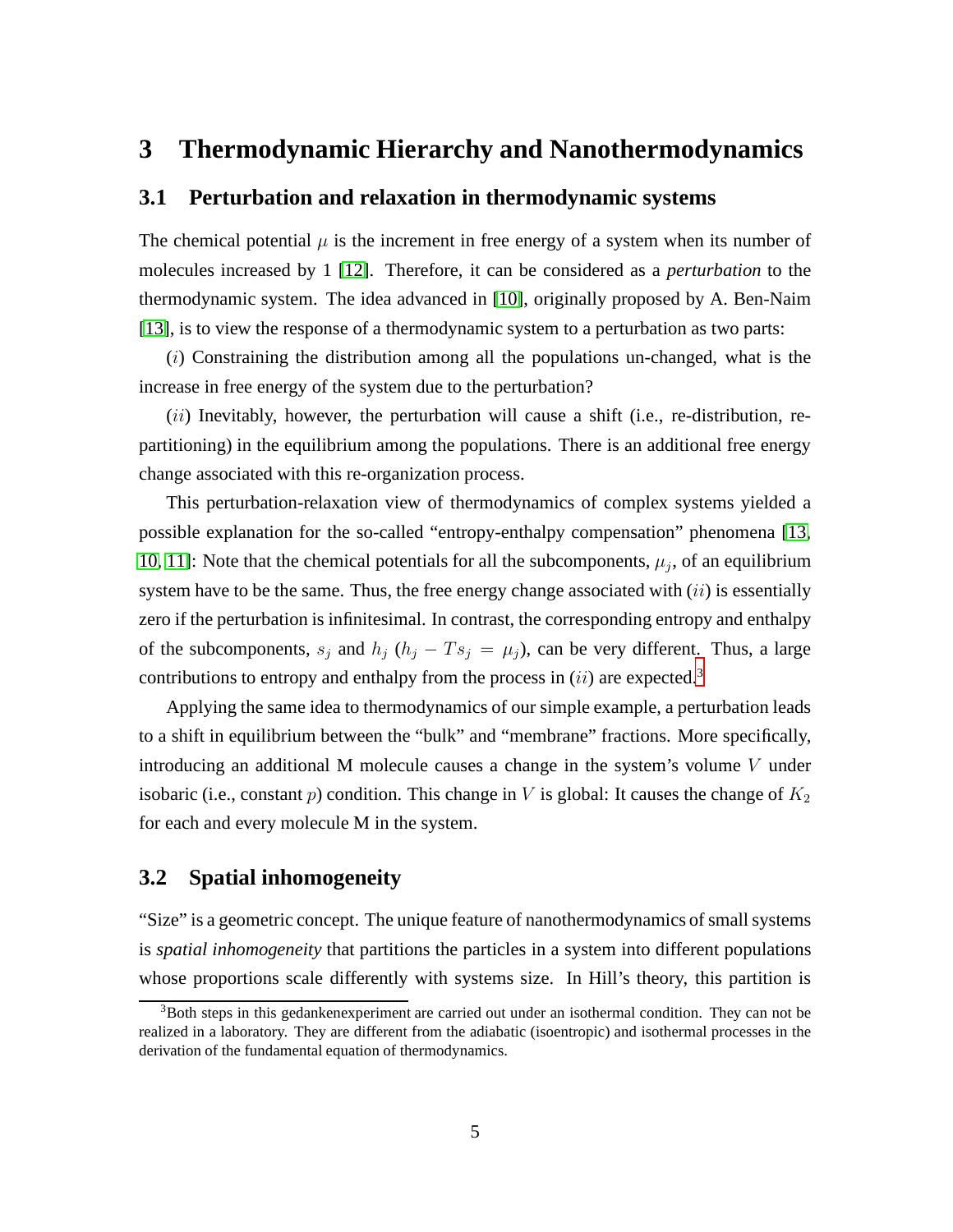implicit: cluster growth naturally leads "surface" and "interior"; in our simple model this partition is explicitly assumed: states 0 and 1 versus 2.

With this geometry in mind, there will be two answers to the following question: What is the change in system's free energy if one introduces one additional particle into the system? Accordingly, answer  $(i)$  assumes that the proprotion is unchanged; and answer (*ii*) assumes there is a shift in equilibrium distributions between different populations.

The answer (i) is precisely the macroscopic result,  $\hat{\mu}$ . It is intimately related to the free-energy perturbation theory [\[14,](#page-8-4) [15\]](#page-8-5):

<span id="page-5-0"></span>
$$
\Delta G^o(A \to B) = -k_B T \ln \left\langle \exp \left( -\frac{E_B - E_A}{k_B T} \right) \right\rangle_A, \tag{10}
$$

in which the average is carried out in terms of the equilibrium distribution of the unperturbed system. Note that Eq. [\(10\)](#page-5-0) assumes that the phase space, over which the ensemble average  $\langle \cdots \rangle_A$  is carried out, is the same before and after the perturbation.

The answer  $(ii)$  however, contains exactly a contribution from small systems effect: The addition of a particle changes the size of the system, thus the phase space, on the order of  $1/N$ . This change causes a shift in the equilibrium between "surface population" to "bulk poplulation", which affects all  $N$  particles in the system. This is given in Eq. [\(7\)](#page-3-2).

Realizing the difference between these two answers led Hill to introduce  $dN_t$  and  $dN$ . The former corresponds to a change in the total number of particles, thus gives  $\mu$  (answer  $ii)$ ; the latter changes the number of particles but keeps the equilibrium population proportion by "adding an independent copy of the small system", thus gives  $\hat{\mu}$  (answer *i*).

#### **3.3 Rapidly stirred biochemical reaction systems**

For a small biochemical reaction system which is rapidly stirred, the theory of Delbrück-Gillespie process [\[16,](#page-8-6) [17\]](#page-8-7), with its probability distribution given by the chemical master equation and its trajectories follow Gillespie algorithm, predicts that its stationary probability distribution, in the limit of large size, has the generic form

$$
f(x) \propto \exp(-V\phi(x)),\tag{11}
$$

where x is the concentration of biochemical species, V is system's volume, and  $\phi(x)$  is a function of only intensive quantities. Applying Laplace's method for integrals [\[18,](#page-8-8) [19\]](#page-8-9), this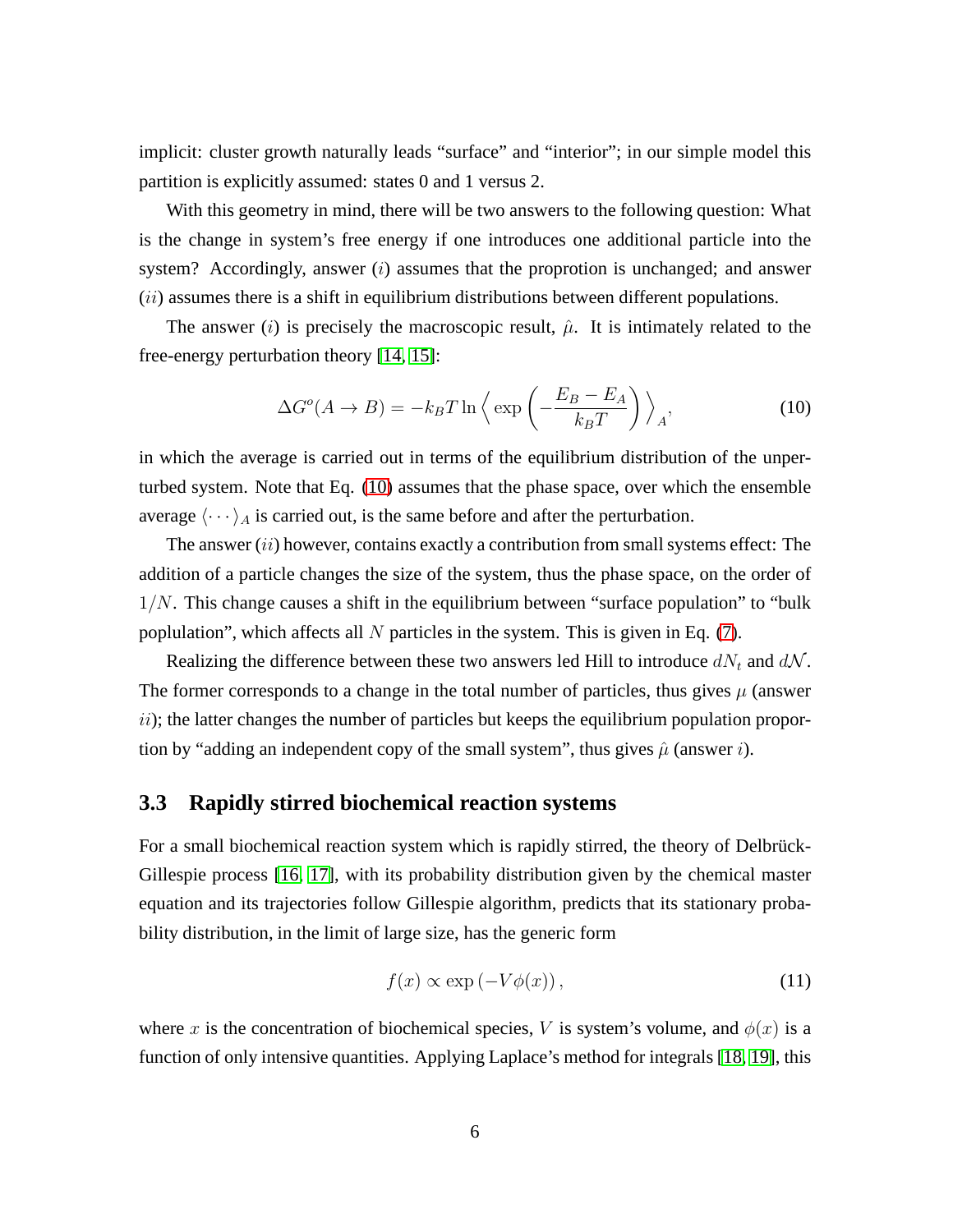result leads to the conclusion that for a rapidly stirred system without geometric inhomogeneity, the partition function

$$
Q(V, \mu, T) = V \int dx e^{-V\phi(x)}
$$
  
\n
$$
\approx V e^{-V\phi(x^*)} \int dx e^{-\frac{V}{2}\phi''(x^*)(x-x^*)^2}
$$
  
\n
$$
= e^{-V\phi(x^*)} \sqrt{\frac{2\pi V}{\phi''(x^*)}},
$$
\n(12)

where  $x^*(\mu)$  is the macroscopic concentration. Therefore,

<span id="page-6-0"></span>
$$
-k_B T \ln Q(V, \mu, T) = k_B T V \phi(x^*) + O(\ln V), \qquad (13)
$$

where  $O(\cdots)$  is the mathematical symbol called Bachmann-Landau notation. It stands for "on the order of  $\cdots$ ". Eq. [\(13\)](#page-6-0) should be compared with Eq. [\(3\)](#page-3-3):  $-k_BT \ln Z(N, p, T) =$  $-k_B T V x^* \ln(1+K_1) + O\left(V^{2/3}\right)$  where  $x^* = N/V$ . For rapidly stirred nanoscale systems, the correction to the extensive term is on the order of logarithm of an extensive quantity:  $\ln V$  or  $\ln N$ . When there is a spatial partitioning, e.g., compartimentalization, however, terms on the order of fractional power of the extensive quantity arise. For system with bulk-membrane partition, this term is on the order of  $V^{2/3}$ .

A biological cell is a small thermodynamic system. Applying the present result to a collection of cells, one realizes that there are two macroscopic limits: (a) Classical biochemistry studies cell extracts with membrane removed; (b) permeable cells that preserve the ratio between membrane surface area to bulk volume. They correspond precisely the two ensembles of Hill's.

### **3.4 Kinetics of re-partitioning**

All the above discussion has been exclusively on equilibrium thermodynamics. We suspect there is in fact a kinetic aspect of the thermodynamics of small systems. Nonequilibrium thermodynamics for heterogeneous systems and for nanoscale systems have become matural subjects in recent years [\[20,](#page-8-10) [21,](#page-8-11) [22\]](#page-8-12). If one takes a kinetic perspective of the response of a small system upon perturbation [\[10\]](#page-8-0), one sees that the conformation re-partitioning between the bulk and surface could indeed be observed kinetically. This connection between thermodynamics and kinetics deserves further investigation [\[23,](#page-9-0) [24,](#page-9-1) [25\]](#page-9-2).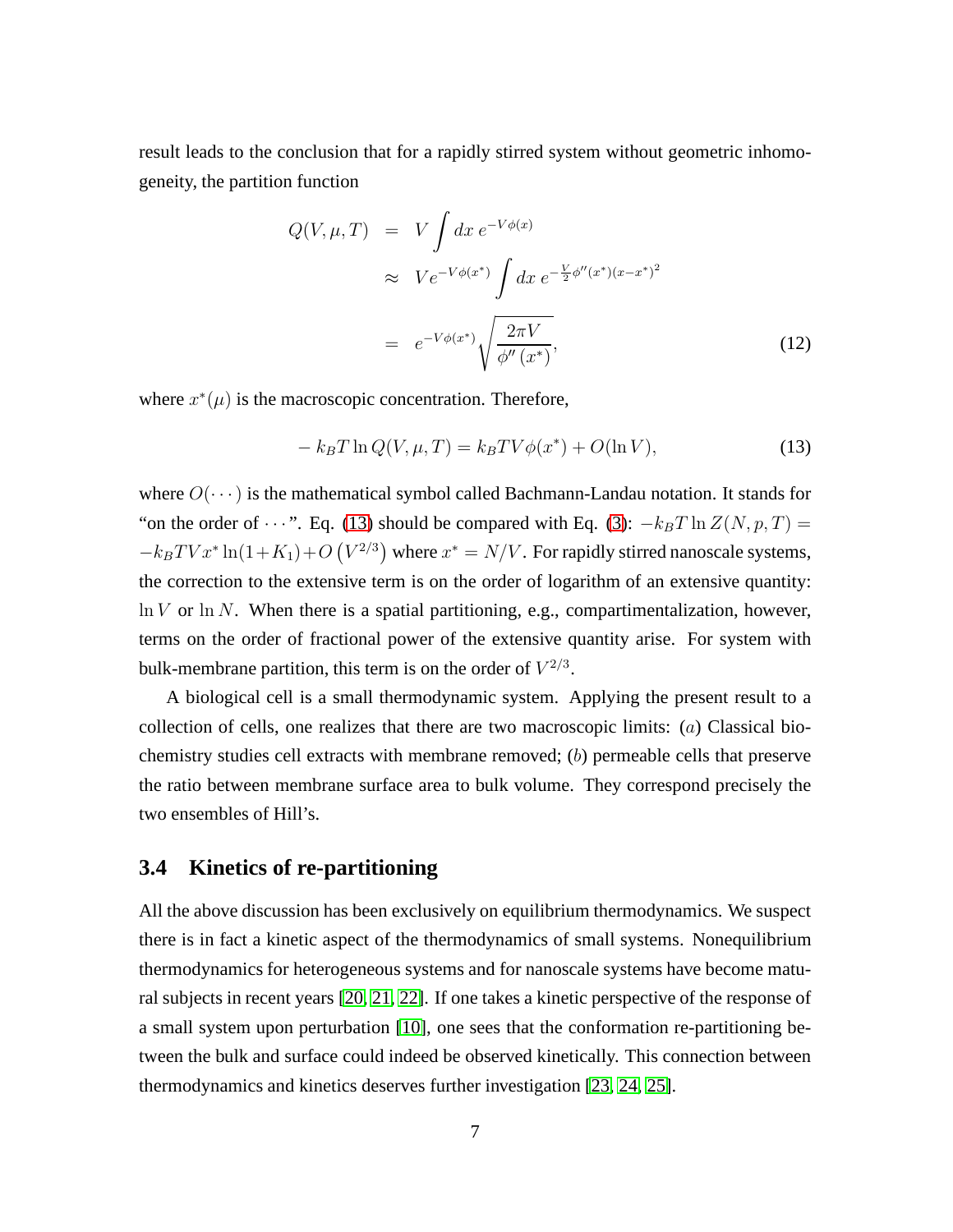## **4 Acknowledgement**

I thank Prof. Dick Bedeaux for a stimulating week of discussions in June 2008 at XXI Sitges Conference (Spain), Profs. Ralph Chamberlin and Signe Kjelstrup for discussions that stimulated and renewed my interests in nanothermodynamics. I would like to acknowledge my friend and teacher (via his writing) Terrell Hill whose work has had major influence on mine, not only in nanothermodynamics, but also in nonequilibrium steady state cycle kinetics and theory of muscle contraction [\[26,](#page-9-3) [27,](#page-9-4) [28\]](#page-9-5).

## <span id="page-7-0"></span>**References**

- <span id="page-7-1"></span>[1] Bustamante, C., Liphardt, J., Ritort, F.: The nonequilibrium thermodynamics of small systems. Physics Today **58(July)**, 43–48 (2005).
- <span id="page-7-2"></span>[2] Rajagopal, A.K., Pande, C.S., Abe, S.: Nanothermodynamics — A generic approach to material properties at nanoscale. arxiv.org/abs/cond-mat/0403738 (2004).
- <span id="page-7-3"></span>[3] Hill, T.L.: A different approach to nanothermodynamics. Nano Lett. **1**, 273–275 (2001).
- <span id="page-7-4"></span>[4] Hill, T.L.: Thermodynamics of Small Systems. Dover, New York (1994).
- <span id="page-7-5"></span>[5] Chamberlin, R.V.: Mean-field cluster model for the critical behaviour of ferromagnets. Nature **408**, 337–339 (2000).
- <span id="page-7-6"></span>[6] Schnell, S.K., Vlugt, T.J.H., Simon, J.-M., Bedeaux, D., Kjelstrup, S.: Thermodynamics of a small system in a  $\mu$ T reservoir. Chem. Phys. Lett. **504**, 199–201 (2011).
- <span id="page-7-7"></span>[7] Timasheff, S.N.: Thermodynamic binding and site occupancy in the light of the Schellman exchange concept. Biophys. Chem. **101-102**, 99–111 (2002).
- [8] Schellman, J.A.: A simple model for salvation in mixed solvents: Applications to the stabilization and destabilization of macromolecular structures. Biophys. Chem. **37**, 121–140 (1990).
- <span id="page-7-8"></span>[9] Schellman, J.A.: The relation between the free energy of interaction and binding. Biophy. Chem. **45**, 273–279 (1993).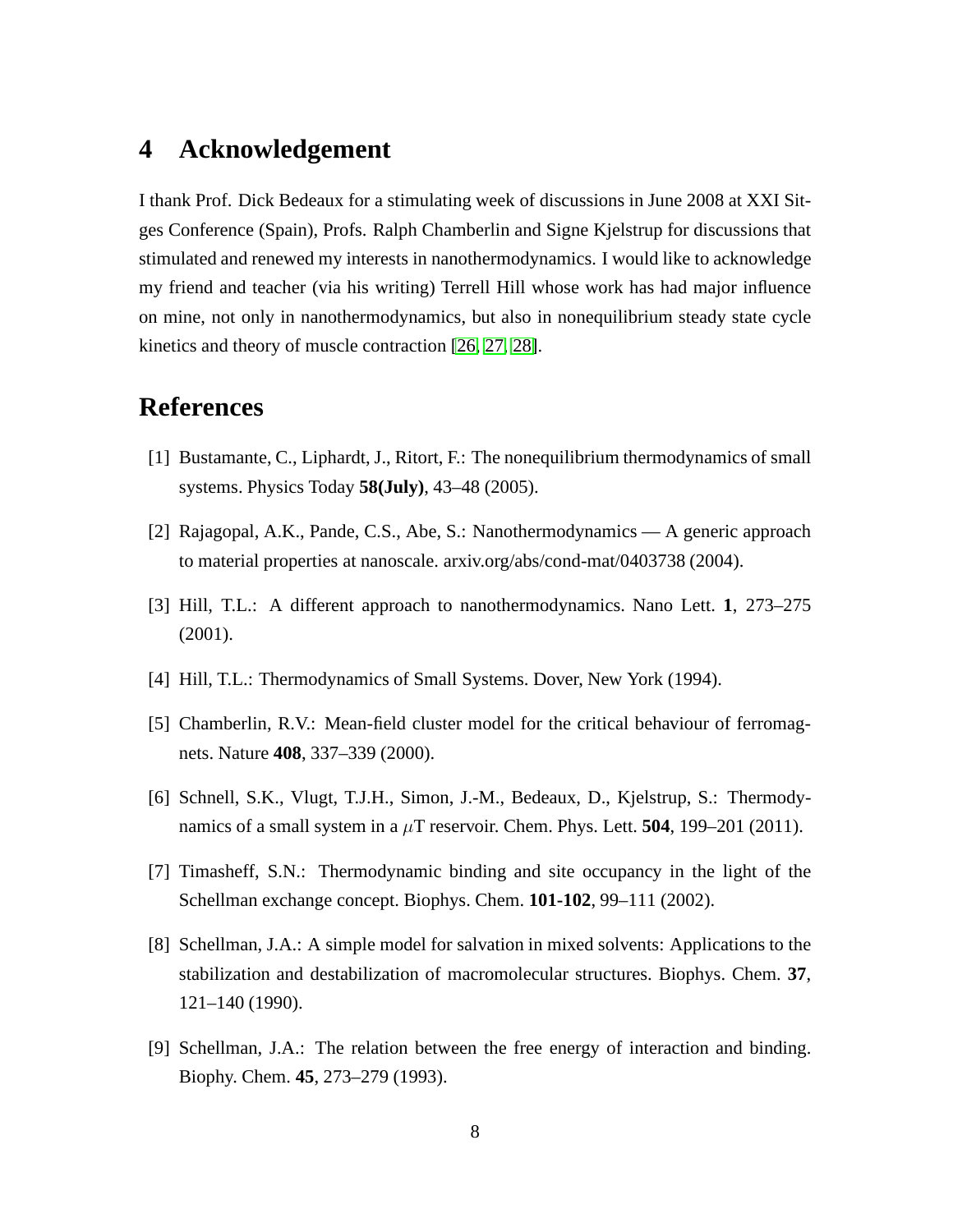- <span id="page-8-1"></span><span id="page-8-0"></span>[10] Qian H., Hopfield, J.J.: Entropy-enthalpy compensation: Perturbation and relaxation in thermodynamic systems. J. Chem. Phys. **105**, 9292–9298 (1996).
- <span id="page-8-2"></span>[11] Qian, H.: Entropy-enthalpy compensation: Conformational fluctuation and inducedfit. J. Chem. Phys. **109**, 10015–10017 (1998).
- <span id="page-8-3"></span>[12] Ben-Naim, A.: Statistical Thermodynamics for Chemists and Biochemists. Plenum, New York (1992).
- <span id="page-8-4"></span>[13] Ben-Naim, A.: Hydrophobic interaction and structural changes in the solvent. Biopolymers, **14**, 1337-1355 (1975).
- <span id="page-8-5"></span>[14] Zwanzig, R.W.: High-temperature equation of state by a perturbation method. I. Nonpolar gases. J. Chem. Phys. **22**, 1420–1426 (1954).
- <span id="page-8-6"></span>[15] Widom, B.: Some topics in the theory of fluids. J. Chem. Phys. **39**, 2808-2812 (1963).
- [16] Qian, H.: Nonlinear stochastic dynamics of mesoscopic homogeneous biochemical reactions systems - An analytical theory (invited article). Nonlinearity **24**, R19–R49 (2011).
- <span id="page-8-7"></span>[17] Qian, H.: Cellular biology in terms of stochastic nonlinear biochemical dynamics: Emergent properties, isogenetic variations and chemical system inheritability. J. Stat. Phys. **141**, 990–1013 (2010).
- <span id="page-8-9"></span><span id="page-8-8"></span>[18] Qian, H.: An asymptotic comparative analysis of the thermodynamics of non-covalent association. J. Math. Biol. **52**, 277–289 (2006).
- <span id="page-8-10"></span>[19] Murray, J.D.: Asymptotic Analysis. Springer-Verlag, New York (1984).
- <span id="page-8-11"></span>[20] Kjelstrup, S., Bedeaux, D.: Non-equilibrium Thermodynamics of Heterogeneous Systems. World Scientific, Singapore (2008).
- <span id="page-8-12"></span>[21] Reguera, D., Rubí, J.M., Vilar, J.M.G.: The mesoscopic dynamics of thermodynamic systems (feature article). J. Phys. Chem. B **109**, 21502–21515 (2005).
- [22] Ge, H., Qian, H.: The physical origins of entropy production, free energy dissipation and their mathematical representations. Phys. Rev. E **81**, 051133 (2010).